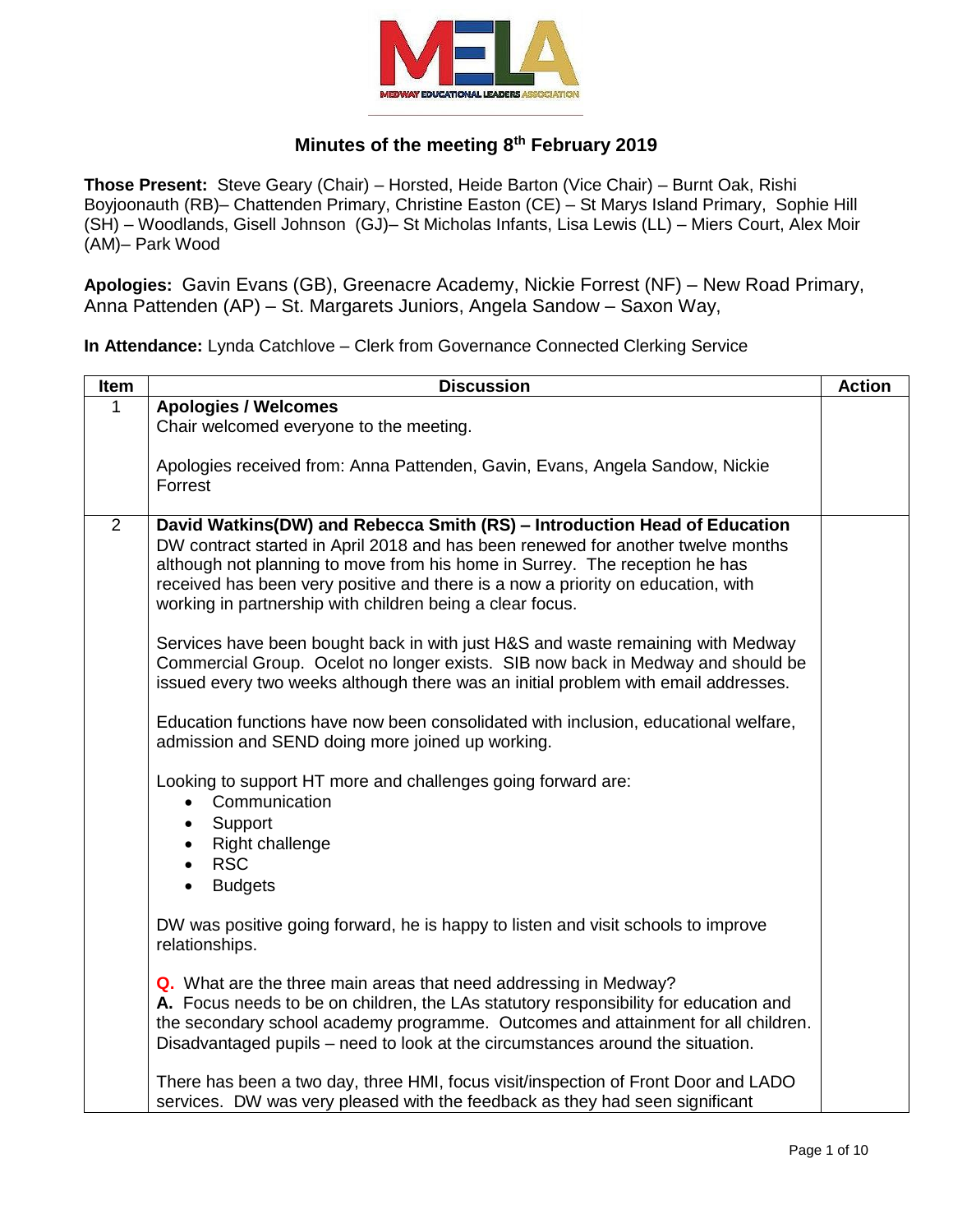

|   | improvements. They identified relationships and partnership with the police and health<br>as area of concern. One of the priorities was SEND and there is a lot of work to do<br>with the health teams on this. Cohesive action with social care working with PODs.                                                                                                                                                                                                                                                                                               |              |
|---|-------------------------------------------------------------------------------------------------------------------------------------------------------------------------------------------------------------------------------------------------------------------------------------------------------------------------------------------------------------------------------------------------------------------------------------------------------------------------------------------------------------------------------------------------------------------|--------------|
|   | DW has produced four reports focusing on education for cabinet meetings included<br>the Overview and Scrutiny Committee. The Annual report on education will be looked<br>at thoroughly and portfolio holders will be held to account.                                                                                                                                                                                                                                                                                                                            |              |
|   | DW explained he had a good team around him. He was looking to employ new staff<br>and asked if any Head Teacher would like to be part of the interview panel on the 28 <sup>th</sup><br>February.                                                                                                                                                                                                                                                                                                                                                                 |              |
|   | Everyone agreed it was really good to have someone with a background in education<br>and who is open about what is happening. It is great to get a reply to emails too.                                                                                                                                                                                                                                                                                                                                                                                           |              |
|   | Things are going to go wrong and DW requested that everyone told him of issues so<br>that he can ask questions, follow up on things and have an opportunity to resolve any<br>problems. Contact details: davidwatkins@medway.gov.uk 01634 331282                                                                                                                                                                                                                                                                                                                  |              |
|   | DW felt things were moving in the right direction. Everyone appreciated DW honesty<br>and thanked him for attending today.                                                                                                                                                                                                                                                                                                                                                                                                                                        |              |
|   | DW & RS left the meeting at 9.45am                                                                                                                                                                                                                                                                                                                                                                                                                                                                                                                                |              |
| 3 | Kate Barry(KB) and Steff Ponter (SP)- Safeguarding Lead<br>KB was new to the role and is working on MASH requests to make it as simple as<br>possible to use. Contact details: 01634 331017 leave a voicemail and she will return<br>calls. She tries to get out and visit schools.                                                                                                                                                                                                                                                                               |              |
|   | They are working with the Education People to outsource training. The online briefing<br>was successful and if you have anything you want to share including training<br>suggestions, please send to her. They have requested a Medway venue for future<br>briefings.                                                                                                                                                                                                                                                                                             |              |
|   | SP deals with Ofsted complaints, they are sent to triage then a decision is made on<br>whether the LADO should become involved. Schools are always contacted about<br>these complaints.                                                                                                                                                                                                                                                                                                                                                                           |              |
|   | KB's role will change and develop. A new person will be employed to work just on<br>MASH leaving KP to do the face to face work.<br>Q. Would it help to have a regular slot at these meetings?<br>A. Yes it would be very helpful                                                                                                                                                                                                                                                                                                                                 | <b>Chair</b> |
|   | Q. Is the safeguarding inbox using old email addresses.<br>A. Yes but we are looking to change over. 365 will be used instead of Egress. Each<br>school will have a folder in the cloud. They will receive a non-secure email to tell<br>them a document has been uploaded and will then be able to log in and retrieve the<br>document. There will be permissions attached to who can open certain documents.<br>Q. Will you give schools prior notice that this change is being made.<br>A. Yes we will.<br>Q. Are you liaising with health as they use Egress. |              |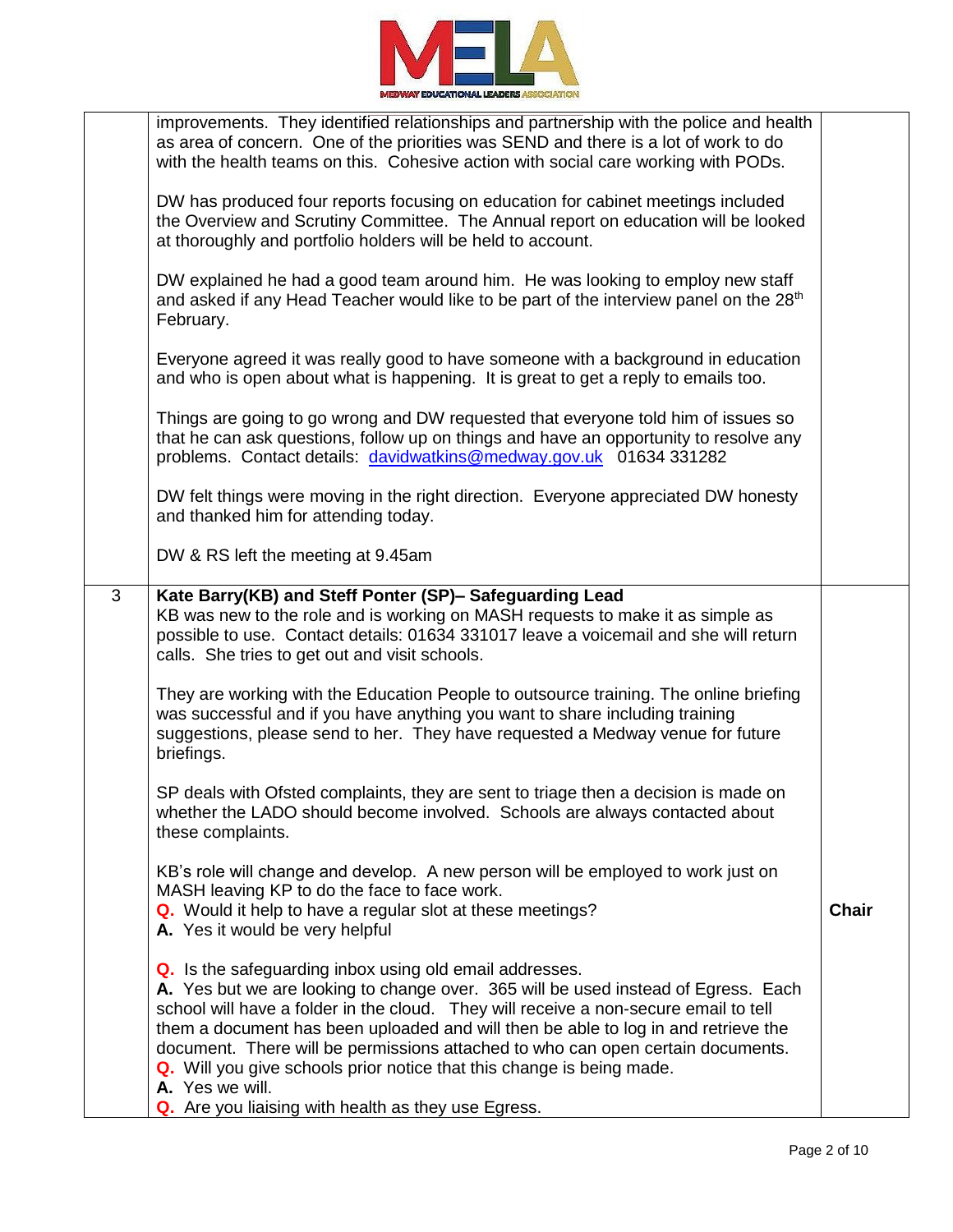

|   | <b>A.</b> I can share that with them.                                                                                                                                                                                                                                                                                                                                                                                                                                                  |              |
|---|----------------------------------------------------------------------------------------------------------------------------------------------------------------------------------------------------------------------------------------------------------------------------------------------------------------------------------------------------------------------------------------------------------------------------------------------------------------------------------------|--------------|
|   | On-line training coming up with the Education People:<br>Cyber bullying & sexting<br>Social media mental health                                                                                                                                                                                                                                                                                                                                                                        |              |
|   | On-line grooming<br>Self-harm<br>$\bullet$                                                                                                                                                                                                                                                                                                                                                                                                                                             |              |
|   | Concern was expressed about the use of Fortnight, an Xbox game, amongst boys in<br>school, they have become obsessed by it.                                                                                                                                                                                                                                                                                                                                                            |              |
|   | <b>Heather Thompson Police (HTh)- Detective Inspector</b><br>HTh gave out Encompass forms to be signed and returned. She works in the central<br>referral unit at Ashford and MASH.                                                                                                                                                                                                                                                                                                    |              |
|   | An Encompass pilot was completed and it has been launched across the country.<br>Two hundred schools have signed up with twenty from Medway. It came about<br>following a conversation between and police officer and head teacher (husband &<br>wife) about the gaps in information sharing following domestic abuse incidents.                                                                                                                                                       |              |
|   | When an officer attends a domestic abuse incident they will note any children's ages<br>and schools. They are then sent to the referral unit who will contact the school by<br>12pm the next day with limited information including whether a crime was committed.<br>If a crime has been committed it would mean that someone has been arrested.<br>Schools do not need to do anything about this information as it would be dealt with by<br>Front Door, it is just for information. |              |
|   | Chair thanked Kate, Steff and Heather for coming today and they left the meeting at<br>10.10am.                                                                                                                                                                                                                                                                                                                                                                                        |              |
|   | It was agreed the Chair would resend the email with the Encompass forms.                                                                                                                                                                                                                                                                                                                                                                                                               | <b>Chair</b> |
| 4 | Minutes from previous meeting - Actions/Zone feedback<br>Zone 1                                                                                                                                                                                                                                                                                                                                                                                                                        |              |
|   | Jean Ross, Social Worker talked through her slides. Gave POD information of<br>whose who/staffing. 25% locum social workers. Directory is not up to date.<br>341 - CP, 487 - CHIN and 525 - in assessment<br>£9,000 in MELA pot<br>$\bullet$                                                                                                                                                                                                                                           |              |
|   | John Caithness - NHT consultation on new inspection framework although<br>$\bullet$<br>inspectors have already had training.<br>Encompass                                                                                                                                                                                                                                                                                                                                              |              |
|   | TAs in class - are they value for money<br>$\bullet$<br>Pay grant 1%<br>Maureen - conference                                                                                                                                                                                                                                                                                                                                                                                           |              |
|   | Apprenticeships – some students are good other not so. GMB will sponsor<br>$\bullet$<br>some training. Profile provide apprenticeship scheme.<br>Lynn Sims has been invited to their next meeting.                                                                                                                                                                                                                                                                                     |              |
|   | HB agreed to email powerpoint to everyone                                                                                                                                                                                                                                                                                                                                                                                                                                              | <b>HB</b>    |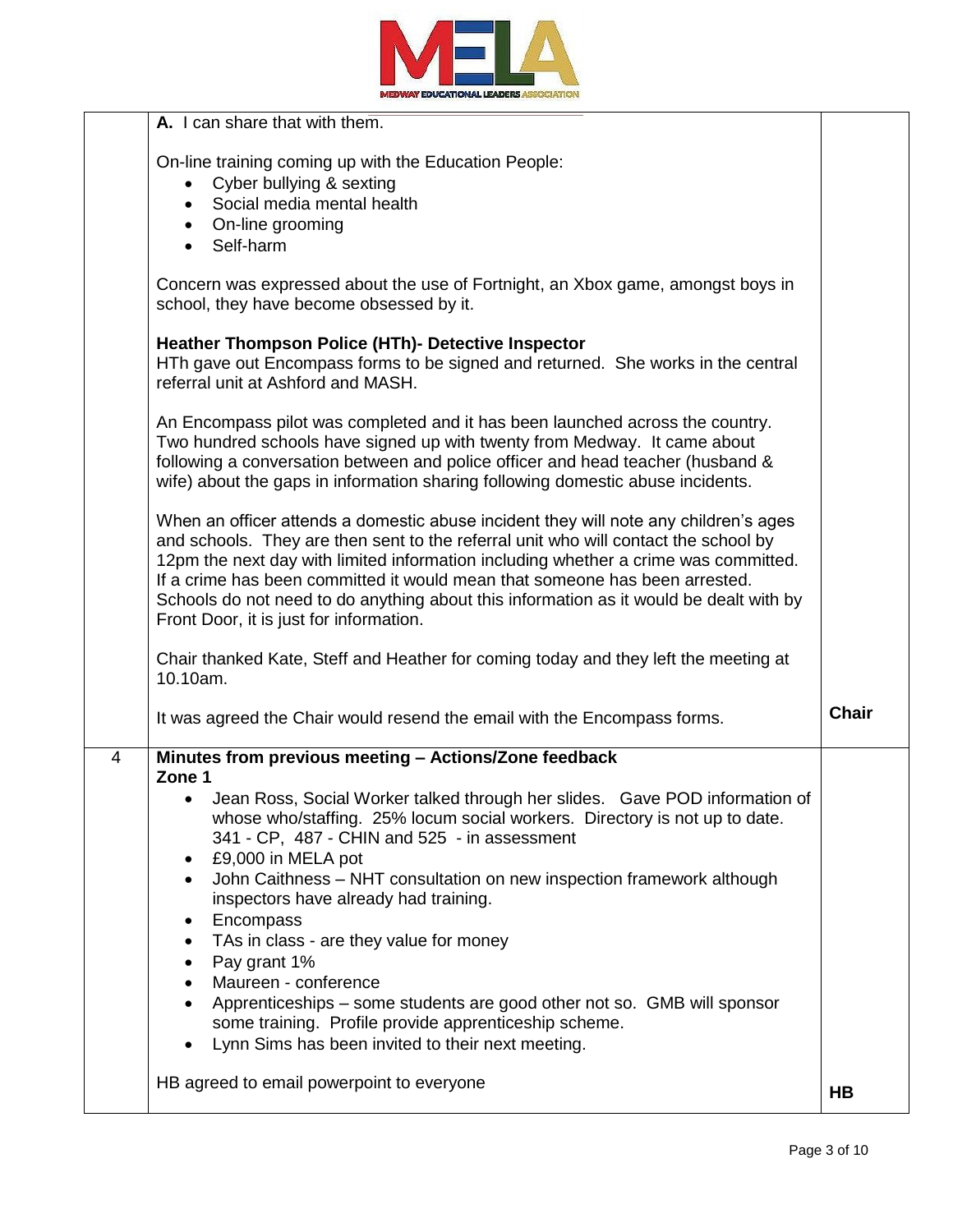

|   | Zone <sub>2</sub>                                                                                                                                                                                                                                                                                                                                                                                                                                                |           |
|---|------------------------------------------------------------------------------------------------------------------------------------------------------------------------------------------------------------------------------------------------------------------------------------------------------------------------------------------------------------------------------------------------------------------------------------------------------------------|-----------|
|   | Challenging attendance both staff and pupils                                                                                                                                                                                                                                                                                                                                                                                                                     |           |
|   | Travellers who do not declare<br>$\bullet$                                                                                                                                                                                                                                                                                                                                                                                                                       |           |
|   | Holidays taken during term time<br>$\bullet$                                                                                                                                                                                                                                                                                                                                                                                                                     |           |
|   | Lynn Sims talked about inclusion.<br>$\bullet$                                                                                                                                                                                                                                                                                                                                                                                                                   |           |
|   | Manor Way have five Medway pupils<br>$\bullet$                                                                                                                                                                                                                                                                                                                                                                                                                   |           |
|   | Training on exclusion including Governors<br>$\bullet$                                                                                                                                                                                                                                                                                                                                                                                                           |           |
|   | <b>Fair Access Board Panel</b><br>$\bullet$                                                                                                                                                                                                                                                                                                                                                                                                                      |           |
|   | John Watkins report<br>$\bullet$                                                                                                                                                                                                                                                                                                                                                                                                                                 |           |
|   | <b>Home Education</b><br>$\bullet$                                                                                                                                                                                                                                                                                                                                                                                                                               |           |
|   | <b>Reduced timetable</b>                                                                                                                                                                                                                                                                                                                                                                                                                                         |           |
|   |                                                                                                                                                                                                                                                                                                                                                                                                                                                                  |           |
|   | Vulnerable Yr6 exclusion – transition arrangements<br>$\bullet$                                                                                                                                                                                                                                                                                                                                                                                                  |           |
|   | Zone 3                                                                                                                                                                                                                                                                                                                                                                                                                                                           |           |
|   | Caron Campbell, Assistant Director of Children Services attended<br>٠                                                                                                                                                                                                                                                                                                                                                                                            |           |
|   | Rainbow Icon<br>٠                                                                                                                                                                                                                                                                                                                                                                                                                                                |           |
|   | School Nurse role – improving the service<br>$\bullet$                                                                                                                                                                                                                                                                                                                                                                                                           |           |
|   | Visited Elaine School and saw the education centre – it was well run and<br>$\bullet$                                                                                                                                                                                                                                                                                                                                                                            |           |
|   | managed.                                                                                                                                                                                                                                                                                                                                                                                                                                                         |           |
|   | Conference                                                                                                                                                                                                                                                                                                                                                                                                                                                       |           |
|   |                                                                                                                                                                                                                                                                                                                                                                                                                                                                  |           |
|   | School Improvement money - how do we spend it<br>$\bullet$                                                                                                                                                                                                                                                                                                                                                                                                       |           |
|   | <b>Zone 4 – feedback to follow</b>                                                                                                                                                                                                                                                                                                                                                                                                                               |           |
|   |                                                                                                                                                                                                                                                                                                                                                                                                                                                                  |           |
| 5 | John Watkin (JW) - Inclusion Programme<br>Freelance consultant commission by the LA to review alternative provision. Medway's<br>primary fixed term exclusion figure is the highest in England. He is now working on<br>fair access protocol(FAP), primary from scratch but secondary is redrafting. The FAP<br>would be an agreement between schools and the LA once agreed it will then be legally<br>binding to all schools.                                  |           |
|   | The provision at Bradfields was discussed and the issues they have.                                                                                                                                                                                                                                                                                                                                                                                              |           |
|   | JW had extracted inclusion items from the new Ofsted framework and will share with<br>everyone. Much more of a forensic look at exclusions. Everyone was disappointed<br>that Ofsted had not put a push on and recognised inclusion more in the new<br>framework.                                                                                                                                                                                                | <b>JW</b> |
|   | Reducing exclusions will not be resolved by Beeches only. Need a review of the<br>curriculum to be more engaging.                                                                                                                                                                                                                                                                                                                                                |           |
|   | A big issue is with transition. Secondary HT saying they do not know about pupils<br>coming into Yr7 with exclusions. Information is not being passed on from Primary<br>schools. Primary HT confirmed that they had meeting with SENCos and teachers to<br>share information but unfortunately the Secondary school class teacher does not<br>always get the information. It appears this is a two way problem and a steering group<br>could help look at this. |           |
|   |                                                                                                                                                                                                                                                                                                                                                                                                                                                                  |           |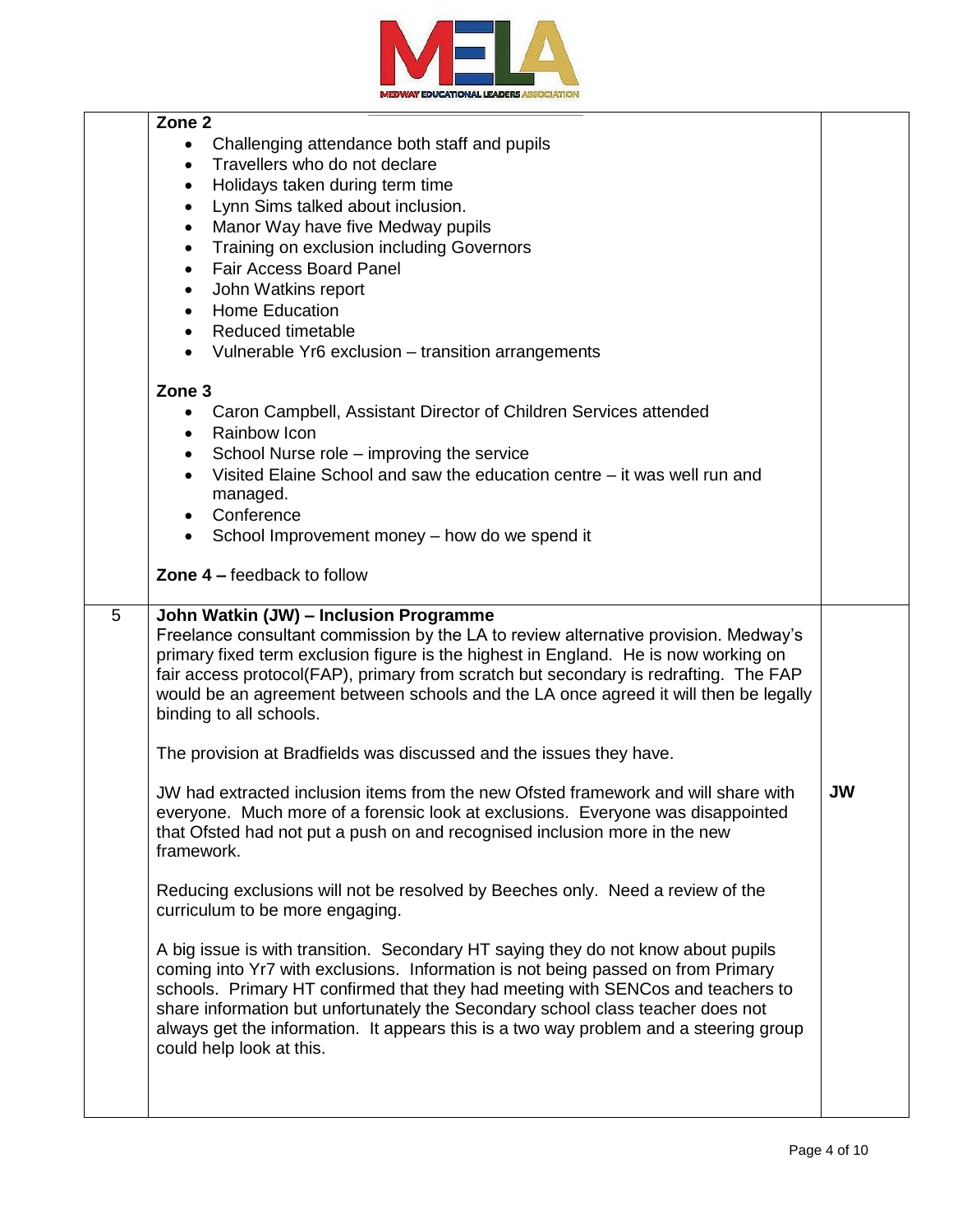

There is a new transition form to be completed by  $6<sup>th</sup>$  April for every Yr6 pupil. It was **agreed this date was too tight and should be moved to the 26th April** due to national offer only just coming out and teacher writing reports.

**Q.** How will these forms get to the LA under GDPR?

**A.** Suggest the **transition forms are printed and hand delivered** this time but in future perhaps the 365 folder could be used.

**Q.** Schools identify pupils who are at risk of exclusion, would it help to share this data with the Inclusion Team as an early warning.

**A.** If you would be happy to share this information, it would be helpful.

Another LA had a transition day which operated a bit like speed dating with primary schools moving around talking to secondary schools. This might be worth looking at.

There has been an education research project by **Kiran Gill 'Making The Difference'** very interesting read.

HT complain about the lack of support from SSG. SSG is changing and a four year strategy will be launched in April by Andy Willet, Early Help,

Home Education – a Bill is going through which will tighten this up. Medway has more than the national average of home education pupils and there is a particular surge at the moment.

Key players working well are Early Help, Social Care and SEND but CAMHS is not engaging in the same way. JW is taking this further. HT are frustrated with CAMHS and their lack of engagement.

## **Caron Johnson (CJ) - Beeches discussion**

When the Beeches was first proposed the LA had misgivings as they did not want pupils stuck in a provision and not in mainstream school. They also thought it may encourage exclusions. It has been a long battle but is now moving forward with a feasibility study and a planned opening on November 2020. A bid for a free school could not be made until the school became an Academy which it did. Only 11% of KS3 go back into school – not very successful but when the decision is made that they are ready to go back into mainstream school they should be able to settle back in however this does not happen. We need to change the culture of permanent exclusions and become much more inclusive.

Primary schools try and keep pupils in school but sometimes it is hard to get support to enable them to do that. It is also hard to find spaces for high functioning pupil as there is no provision out there for them.

Pupils with EHCP are not always wanted in secondary schools.

Beeches will:

- share core principles for inclusion and all school will be asked to sign up to them
- CPD to raise awareness
- outreach to share resources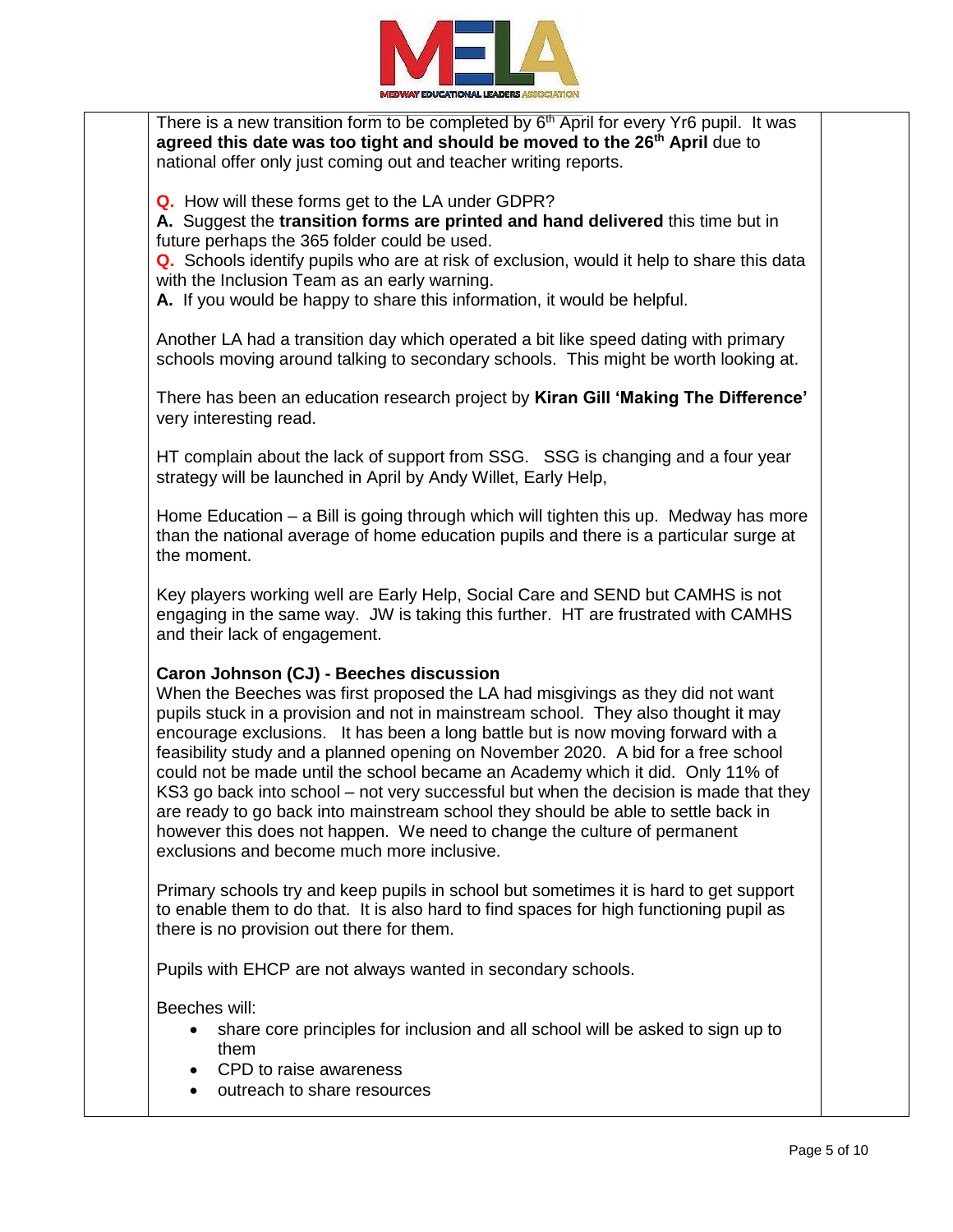

|                | Increase secondary provision<br>$\bullet$                                                                                                                                                                                                                                                                                                                                                                                                                                                                                                                                                                                                                                                                                     |                        |
|----------------|-------------------------------------------------------------------------------------------------------------------------------------------------------------------------------------------------------------------------------------------------------------------------------------------------------------------------------------------------------------------------------------------------------------------------------------------------------------------------------------------------------------------------------------------------------------------------------------------------------------------------------------------------------------------------------------------------------------------------------|------------------------|
|                | Gateway to support                                                                                                                                                                                                                                                                                                                                                                                                                                                                                                                                                                                                                                                                                                            |                        |
|                | There are capacity issues with provision available at the moment:                                                                                                                                                                                                                                                                                                                                                                                                                                                                                                                                                                                                                                                             |                        |
|                | The Rowans (Academy) 65 please<br>$\bullet$                                                                                                                                                                                                                                                                                                                                                                                                                                                                                                                                                                                                                                                                                   |                        |
|                | Will Adams Centre (LA) 48 places<br>$\bullet$                                                                                                                                                                                                                                                                                                                                                                                                                                                                                                                                                                                                                                                                                 |                        |
|                | Gillingham Football Club (independent) 40 places<br>$\bullet$                                                                                                                                                                                                                                                                                                                                                                                                                                                                                                                                                                                                                                                                 |                        |
|                |                                                                                                                                                                                                                                                                                                                                                                                                                                                                                                                                                                                                                                                                                                                               |                        |
|                | Fifty places have been commissioned by the LA at the Beeches. Pupils could spend a<br>few days a week or full time it would be a collaboration between the schools.                                                                                                                                                                                                                                                                                                                                                                                                                                                                                                                                                           |                        |
|                |                                                                                                                                                                                                                                                                                                                                                                                                                                                                                                                                                                                                                                                                                                                               |                        |
|                | Q. How many of the pupils at The Rowan are boys?                                                                                                                                                                                                                                                                                                                                                                                                                                                                                                                                                                                                                                                                              |                        |
|                | A. There are more boys but we have started to see a rise in the number of girls                                                                                                                                                                                                                                                                                                                                                                                                                                                                                                                                                                                                                                               |                        |
|                |                                                                                                                                                                                                                                                                                                                                                                                                                                                                                                                                                                                                                                                                                                                               |                        |
|                | There is no physical building currently on the site and the plan is to have it built off site<br>and moved in and fitted together. It should be built as quickly as possible using this<br>method. CJ shared plans of how the forest would be incorporated and how the school<br>will look within the current setting.                                                                                                                                                                                                                                                                                                                                                                                                        |                        |
|                |                                                                                                                                                                                                                                                                                                                                                                                                                                                                                                                                                                                                                                                                                                                               |                        |
|                | <b>Q.</b> How is it going to function?                                                                                                                                                                                                                                                                                                                                                                                                                                                                                                                                                                                                                                                                                        |                        |
|                | A. The protocol, when written, will spell out the process.                                                                                                                                                                                                                                                                                                                                                                                                                                                                                                                                                                                                                                                                    |                        |
|                | The Rowan has been chosen to be the only school outside of London to take part in a<br>scheme where a middle leader, with three years teaching experience, works in The<br>Rowans to see how it works, they then return to their own school. They have to be put<br>forward by their Head Teacher. The middle leader gets a Masters at the end.                                                                                                                                                                                                                                                                                                                                                                               |                        |
|                | CJ would be happy to have a panel of Primary HT to join in with the development<br>plans for The Beeches as they have the expertise in this sector. It was agreed that the<br>one person from each Zone would join:<br>Zone 1 - Sophie Hill<br>$\bullet$<br><b>Zone 2 – Alex Moir</b><br>$\bullet$<br>• Zone 3 - Rishi Boyjoonauth<br>Zone 4 - Christine Easton<br>The next meeting is the 27 <sup>th</sup> February and it was agreed for the panel to meet on the<br>25 <sup>th</sup> February at 2pm at The Rowans. JW agreed to attend the meeting too and<br>suggested a working party for the protocol might be helpful.<br>JW confirmed that The Rowans was an outstanding provision.<br>JW & CJ left the meeting 12pm | SH/AM/<br><b>RB/CE</b> |
|                | Caroline Webber - EYFS data for the 2017 - 2018 - Cancelled                                                                                                                                                                                                                                                                                                                                                                                                                                                                                                                                                                                                                                                                   |                        |
| $\overline{7}$ |                                                                                                                                                                                                                                                                                                                                                                                                                                                                                                                                                                                                                                                                                                                               |                        |
| 8              | Paul Clarke (PC) - Demography - pupil numbers                                                                                                                                                                                                                                                                                                                                                                                                                                                                                                                                                                                                                                                                                 |                        |
|                | PC shared a powerpoint of school place planning in Medway and explained<br>forecasting.                                                                                                                                                                                                                                                                                                                                                                                                                                                                                                                                                                                                                                       |                        |
|                | He explained that they forecast five years for Primary and seven years for Secondary<br>and they are generally accurate within 1%. Use an array of data including birth data                                                                                                                                                                                                                                                                                                                                                                                                                                                                                                                                                  |                        |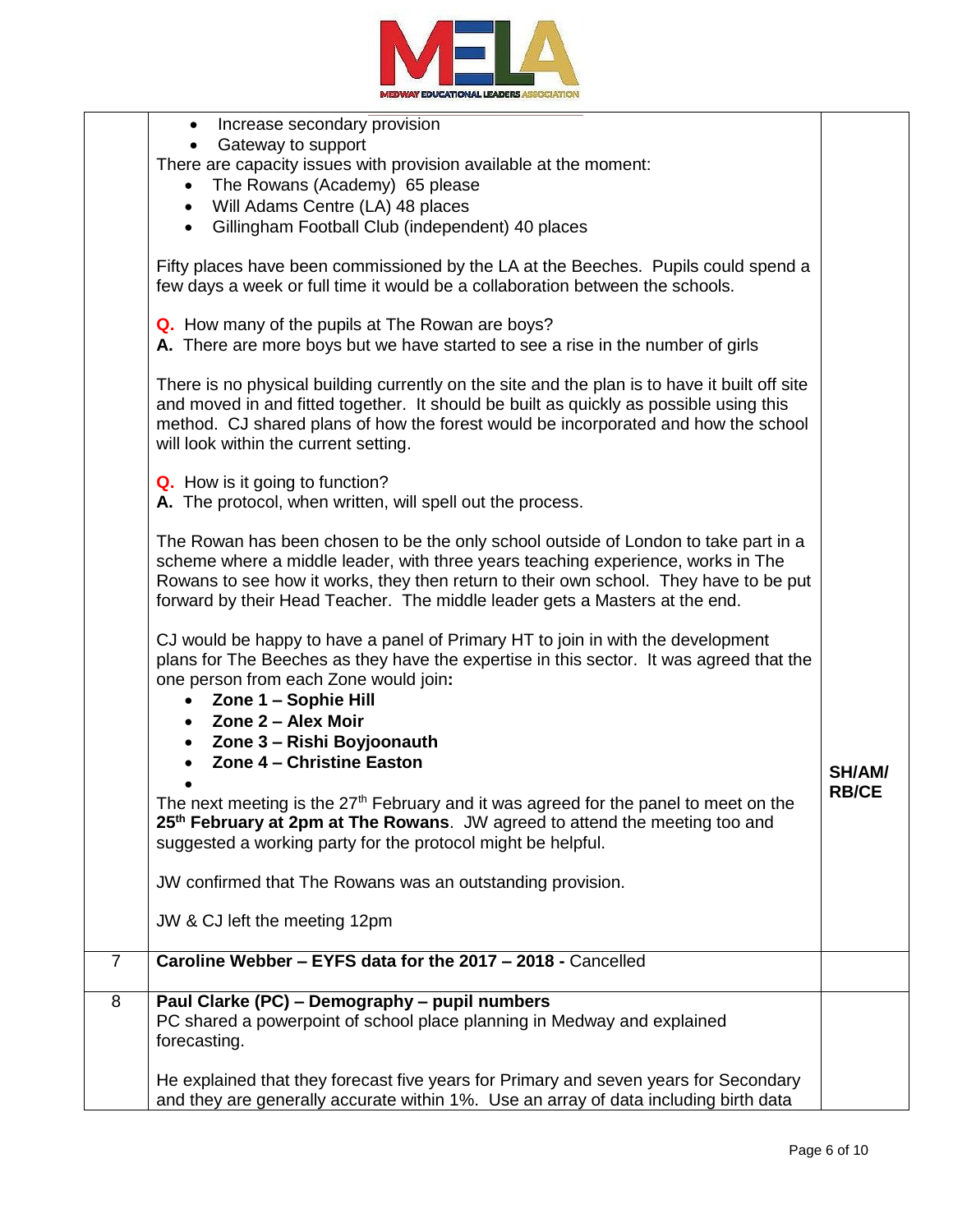

|   | from the Registry Office, health data – pre-school age and postcode, migration data –<br>monitor moving in and where from, school census and housing approvals (only<br>approved housing). PC showed a map on births and inward migration.                                                                                                                                                        |  |
|---|---------------------------------------------------------------------------------------------------------------------------------------------------------------------------------------------------------------------------------------------------------------------------------------------------------------------------------------------------------------------------------------------------|--|
|   | 3000 additional places since 2013 costing £40m and this should meet demand for<br>primary places for the foreseeable future. Emerging need is Hoo/Chattenden area.                                                                                                                                                                                                                                |  |
|   | High level of casual admissions particularly in Yr1 and Yr4.<br>Planning areas shown on a map with the Peninsula now split into West and East.<br>Parents sometimes choose schools outside of their planning area.                                                                                                                                                                                |  |
|   | Secondary school situation explained with Yr7 forecast showing free schools will be<br>needed to meet capacity in 2020. They have expanded SEND at Abbey Court,<br>Bradfields, and Danecourt, new provision at Rivermead Triple R and Thomas Aveling<br>HI unit. Needs analysis shows areas of emerging need as SEMH, ASD, SLD/PMLD.<br>These need addressing quickly.                            |  |
|   | Local plan show 29,000 new homes by 2035 with possible population increase<br>269,000 to 330,000. Working in partnership with developers and land owners on the<br>location and development of schools.                                                                                                                                                                                           |  |
|   | All this information changes as the year progress and is an interesting challenge.                                                                                                                                                                                                                                                                                                                |  |
|   | <b>Q.</b> What is being done to prevent schools being made to go over PAN as this has an<br>implication on budgets?<br>A. Working closely with Simon Harrington. Yr3 is a particular problem at the moment.<br>There are sufficient places for YrR and Yr1. We are looking at how to spread the<br>numbers more evenly but with Yr3 we may have to consider a bulge class.                        |  |
|   | PC left at 12.50                                                                                                                                                                                                                                                                                                                                                                                  |  |
| 9 | Rebecca Smith, Ruth Wells & Kevin Smart - FFT Data<br>A powerpoint was used to show why they had set up the Zones way of working:<br>Lateral across different school types<br>$\bullet$<br>$\bullet$ Focus on the local child<br>Shared responsibility<br>Ambitious local vision<br>Shared networking<br>$\bullet$<br>Partnership<br>$\bullet$<br>Reduce fragmentation and isolation<br>$\bullet$ |  |
|   | Book was recommended Christine Gilbert 'How's it Going Locally'                                                                                                                                                                                                                                                                                                                                   |  |
|   | Challenges to this way of working:<br>Distract from day job<br>Right skills but in the wrong place<br>$\bullet$<br>Is there sufficient capacity<br>$\bullet$<br>Maintaining rigor in land of nice<br>Shifting current accountability mindset                                                                                                                                                      |  |
|   | Resourcing partnership                                                                                                                                                                                                                                                                                                                                                                            |  |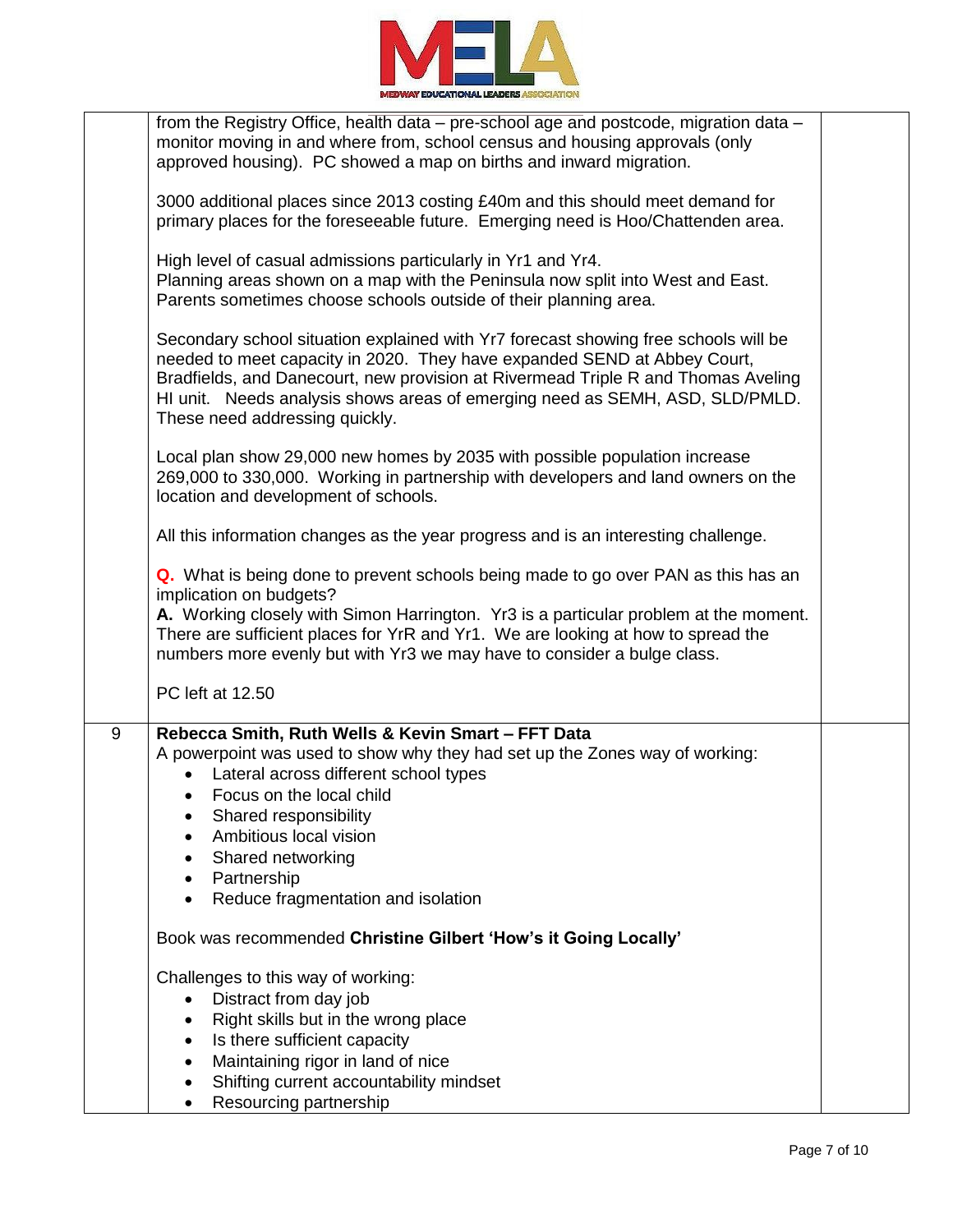

|    | What is Medway doing to support Zones:<br>Data<br>$\bullet$<br>External support & challenge<br>$\bullet$<br>Sharing local knowledge and intelligence<br>$\bullet$                                                                                                                                                                                                                                                                                                                                                                                                                                                                                                                                                                                                                       |  |
|----|-----------------------------------------------------------------------------------------------------------------------------------------------------------------------------------------------------------------------------------------------------------------------------------------------------------------------------------------------------------------------------------------------------------------------------------------------------------------------------------------------------------------------------------------------------------------------------------------------------------------------------------------------------------------------------------------------------------------------------------------------------------------------------------------|--|
|    | Data & annual school report is going through checks but will give a breakdown of the<br>data and appendices show performance report for all schools in each Zone but doesn't<br>drill down into individual schools.                                                                                                                                                                                                                                                                                                                                                                                                                                                                                                                                                                     |  |
|    | <b>Collaborate</b><br>RW explained this is now available and presented slides to show what it can do.                                                                                                                                                                                                                                                                                                                                                                                                                                                                                                                                                                                                                                                                                   |  |
|    | No pupil level data is available only a summary going back six/seven years.<br>$\bullet$<br>Overview page – analyse the performance of the whole Zone<br>$\bullet$<br>The performance of school is visible showing higher and lower performing<br>$\bullet$<br>schools. HT explained this was the bit that people felt uncomfortable with. RS<br>explained this information was in the public domain. It was felt this sharing<br>needs to be done very sensitively.<br>Compare year against year in Zone<br>$\bullet$<br>Indicators and filters to drill down more<br>$\bullet$<br>Pupil Groups - you can dig down as much as you want including national<br>$\bullet$<br>comparison<br>Special report for your school KS1 - KS2 insight<br>٠<br>Target setting dashboard<br>$\bullet$ |  |
|    | Q. Would all schools in the Zone need to agree to this?<br>A. Schools would need to agree for their data to be shared. If only ten out of twelve<br>signed up then two schools data would not be shared. This would make it very difficult<br>as it really needs all the schools in the Zone to agree.                                                                                                                                                                                                                                                                                                                                                                                                                                                                                  |  |
|    | Zone 4 want to trial this and a date arranged 6 <sup>th</sup> March 2019.                                                                                                                                                                                                                                                                                                                                                                                                                                                                                                                                                                                                                                                                                                               |  |
|    | Data Exchange will upload data direct from your SIMs to FFT and this will the provide<br>'live' information – not waiting for the census to gather information.                                                                                                                                                                                                                                                                                                                                                                                                                                                                                                                                                                                                                         |  |
|    | Q. Has Medway paid for this?<br>A. Yes it is totally free.                                                                                                                                                                                                                                                                                                                                                                                                                                                                                                                                                                                                                                                                                                                              |  |
|    | This was a powerful tool but needs to be explained to schools in a sensitive way. It<br>was agreed that the Chairs need support to present this to their Zones and the LA<br>agreed to come and present/promote it in each Zone.                                                                                                                                                                                                                                                                                                                                                                                                                                                                                                                                                        |  |
|    | RS, KS, RW left the meeting at 2pm                                                                                                                                                                                                                                                                                                                                                                                                                                                                                                                                                                                                                                                                                                                                                      |  |
| 10 | <b>Esther Cook (EC) - Teaching School</b><br>EC presented everyone with a folder of information and explained who they are and<br>ask what do schools need. They offer:<br>School to School Support SLE £350 a day<br>CPD Cognitive Science David Didau on 25th February                                                                                                                                                                                                                                                                                                                                                                                                                                                                                                                |  |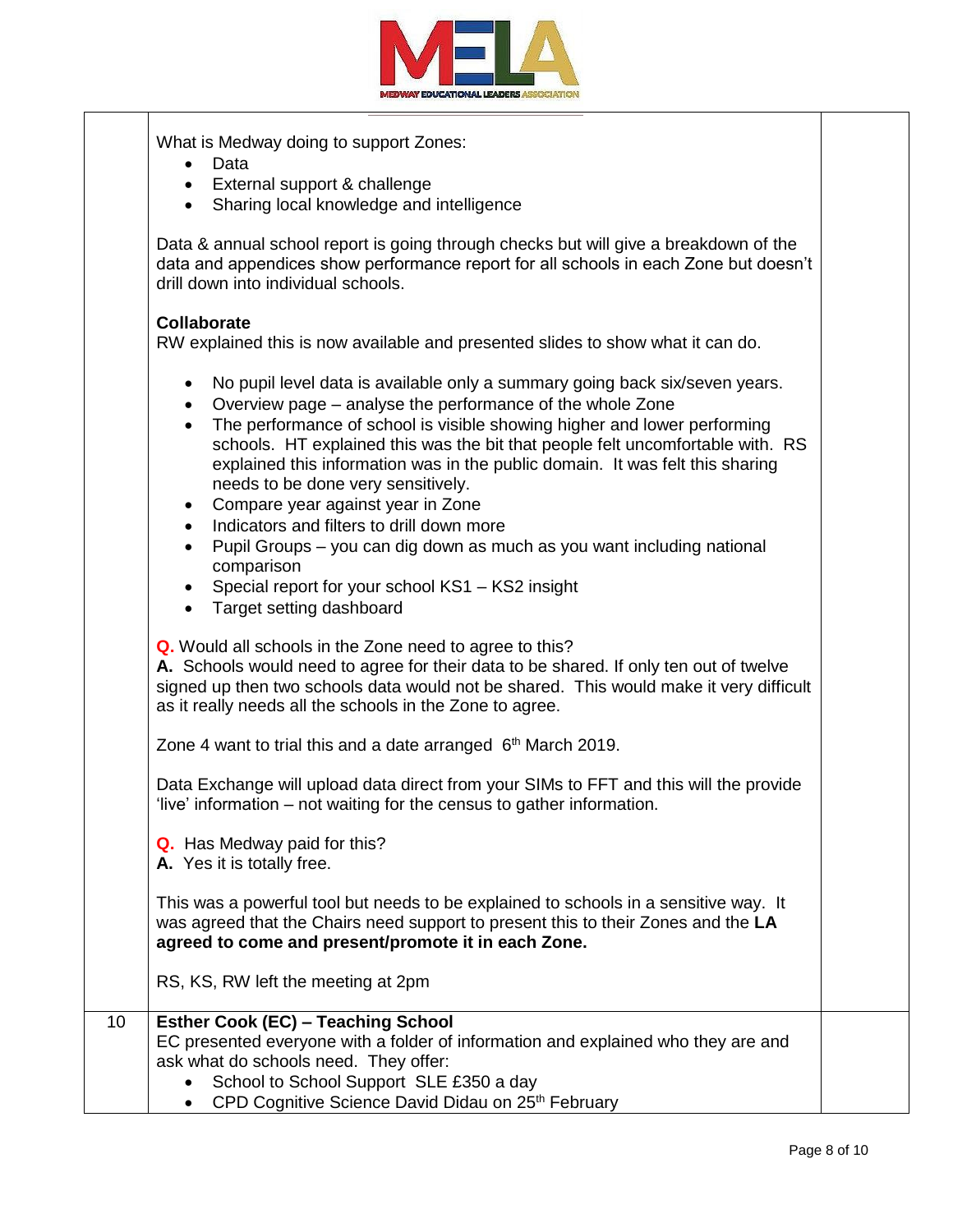

|    | <b>Team Teach courses</b><br>$\bullet$<br>EAL one day course<br>$\bullet$<br>Mental Health First Aid training for adults and youths<br>$\bullet$<br>RE Network meeting - free<br>$\bullet$<br>SEND Network meeting - free<br>$\bullet$<br><b>Primary Music Forum</b><br>$\bullet$<br>Teaching Mastery Maths Hub - money agreed to 2022<br>$\bullet$<br>David Cameron (not 'The' DC) 26th June<br>$\bullet$<br>EC was interested to hear what schools felt they needed. She was happy to work with |                 |
|----|---------------------------------------------------------------------------------------------------------------------------------------------------------------------------------------------------------------------------------------------------------------------------------------------------------------------------------------------------------------------------------------------------------------------------------------------------------------------------------------------------|-----------------|
|    | individual Zones. There is no mechanism to let EC know what Zones might want<br>training on.                                                                                                                                                                                                                                                                                                                                                                                                      |                 |
|    | Looking at running a New Ofsted Framework conference in Term 1 to get feedback<br>from schools who have been inspected under it.                                                                                                                                                                                                                                                                                                                                                                  |                 |
|    | Dates for September will be available at the beginning of Term 6.<br>EC left the meeting at 2.15pm                                                                                                                                                                                                                                                                                                                                                                                                |                 |
|    |                                                                                                                                                                                                                                                                                                                                                                                                                                                                                                   |                 |
| 11 | Laurie Rose (LR) - New Ofsted Framework - curriculum changes<br>Conference set for the 22 <sup>nd</sup> May 2019. LR confirmed                                                                                                                                                                                                                                                                                                                                                                    |                 |
|    | Mid Kent College who were happy to accommodate the conference at a cost of<br>$\bullet$<br>£300 for the whole day<br>They will provide food.<br>$\bullet$<br>Main stage area has space for $150 - 2$ delegates per school<br>$\bullet$<br>Problem with parking only 70 spaces – it was agreed everyone would car                                                                                                                                                                                  |                 |
|    | share.<br>It was agreed for LR to book Mid Kent College.                                                                                                                                                                                                                                                                                                                                                                                                                                          | <b>LR</b>       |
|    | • Clive Dunn will do a morning presentation on the framework<br>Agreed the afternoon would be more localised with four breakout rooms with<br>$\bullet$<br>presentations from each Zones. 20 minute sessions presented four times.<br>Presentations on how we plan the curriculum under the new framework                                                                                                                                                                                         |                 |
|    | Agreed:<br>Derek Blease – music (LR to contact)<br>• Swingate Forest School (SG to contact)<br>• Alex - Additional Clubs                                                                                                                                                                                                                                                                                                                                                                          | LR<br><b>SG</b> |
|    | LR asked that HT take responsibility for their Zones regarding paperwork and booking<br>places. It was agreed that Zone 1 - SH, Zone 2 - AM, Zone 4 - SG                                                                                                                                                                                                                                                                                                                                          |                 |
|    | Costs - room hire £300, LR £1,000. Contribution - agreed at £40 per head. It was<br>agreed that SG's school would invoice schools and collect the money.                                                                                                                                                                                                                                                                                                                                          | <b>SG</b>       |
|    | SH agreed to organise flyers but will need more information from LR                                                                                                                                                                                                                                                                                                                                                                                                                               | <b>SH</b>       |
|    | LR left the meeting at 2.35pm                                                                                                                                                                                                                                                                                                                                                                                                                                                                     |                 |